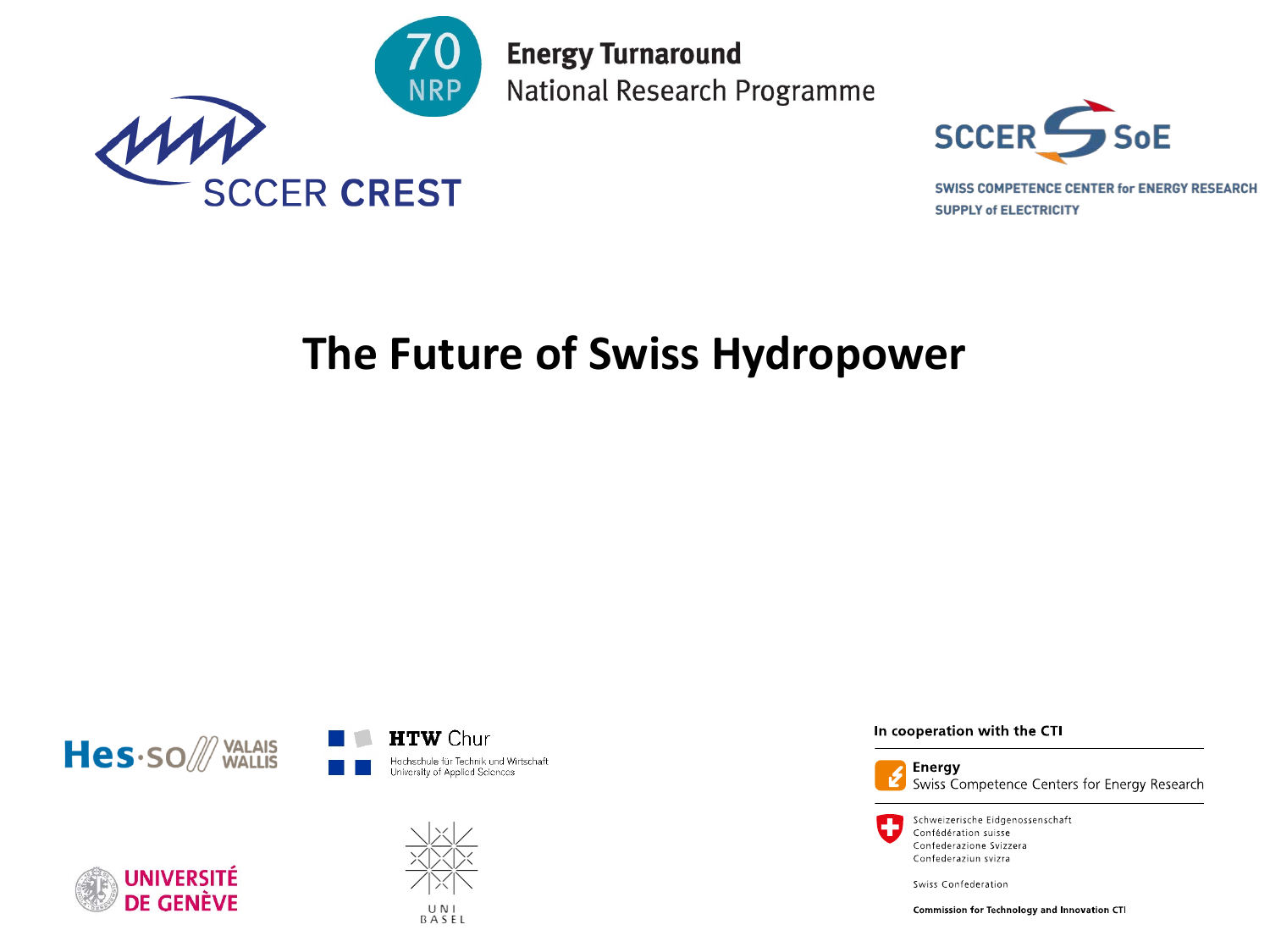## **HP Future Project: Overview**



**Project Partners:**

Project Team:

Weigt, *UniBas*: Lead, WP1

Schumann, *HES-SO*: WP1

Romerio, *UniGe*: WP2, WP3

Hediger, *HTW Chur*: WP3, WP2

Alpiq, Repower, Azienda Elettrica Ticinese (AET), Forces Motrices Valaisannes (FMV), and Misurio

### **Case Studies:**

- 1. Pilot Sus. Ass. in Valposchiavo, Grisons (Repower),
- 2. Single-site in Valais (Alpiq),
- 3. Multi-site in Leventina, Ticino (AET and Alpiq)

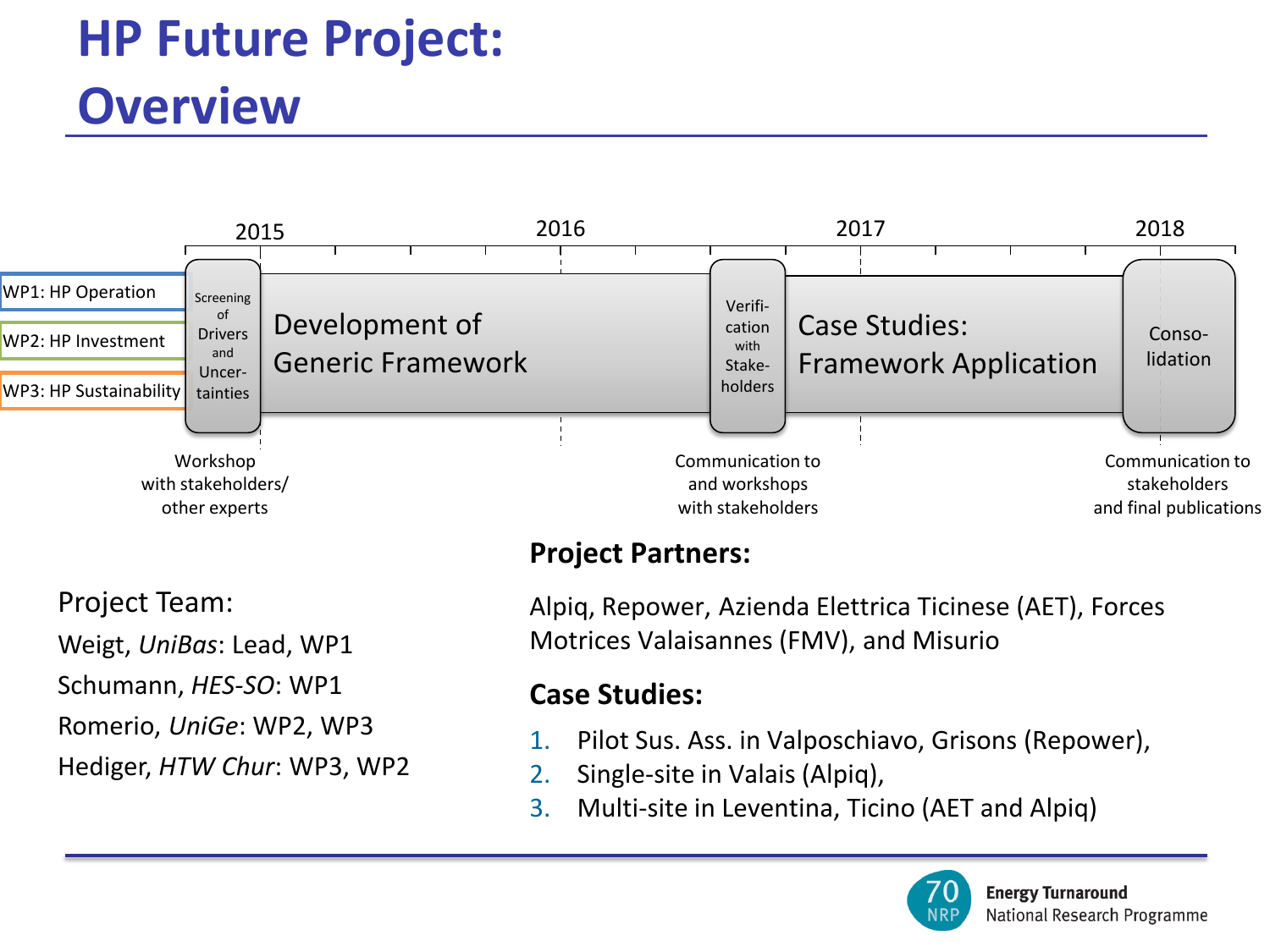# **Back to the Future: 2001/2002**

**1. EEG in Germany**

**2. EU ETS in planning**

**3. EU Market Liberalization**



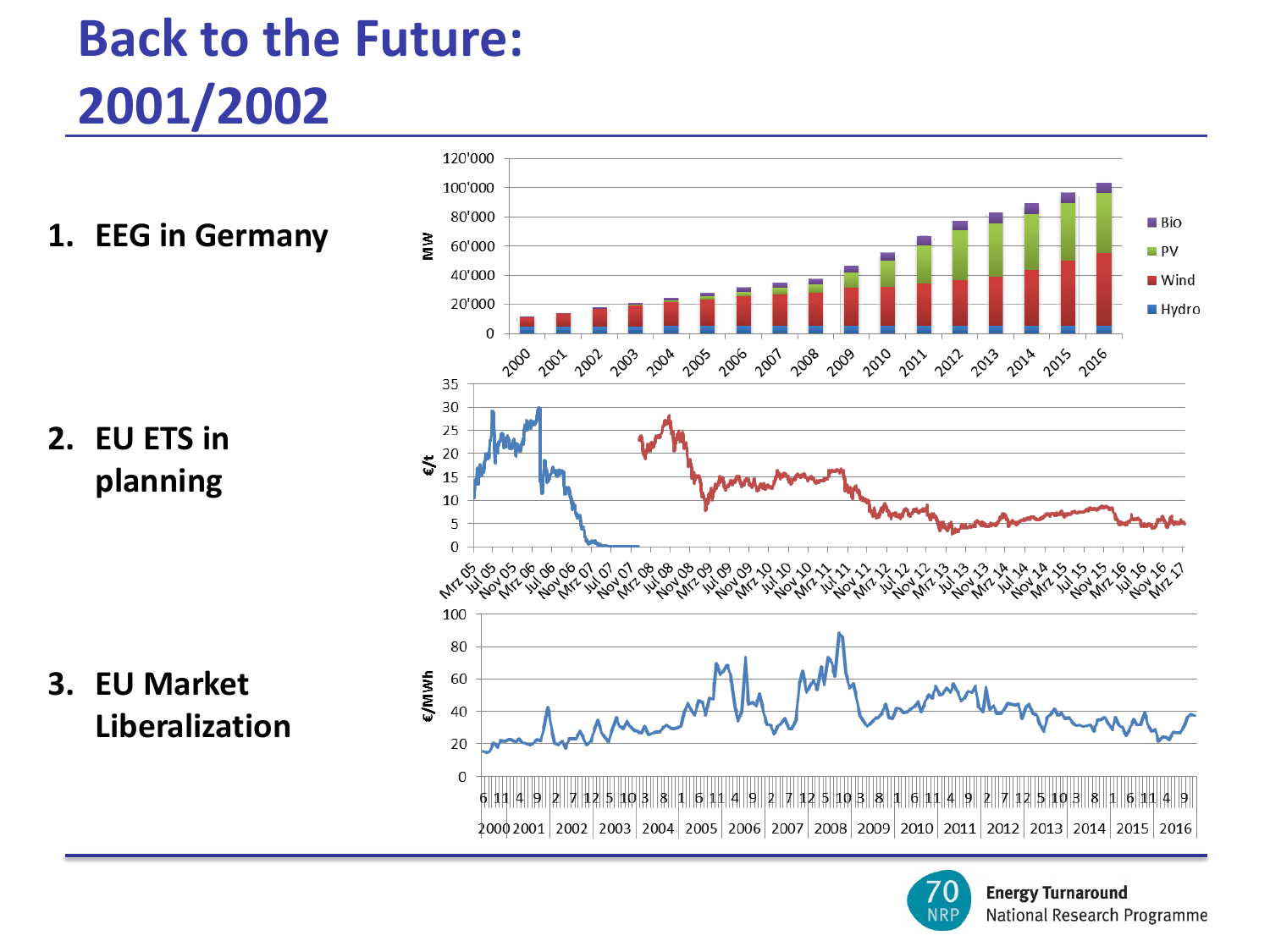## **Better Make it through Today Heterogeneous Costs**

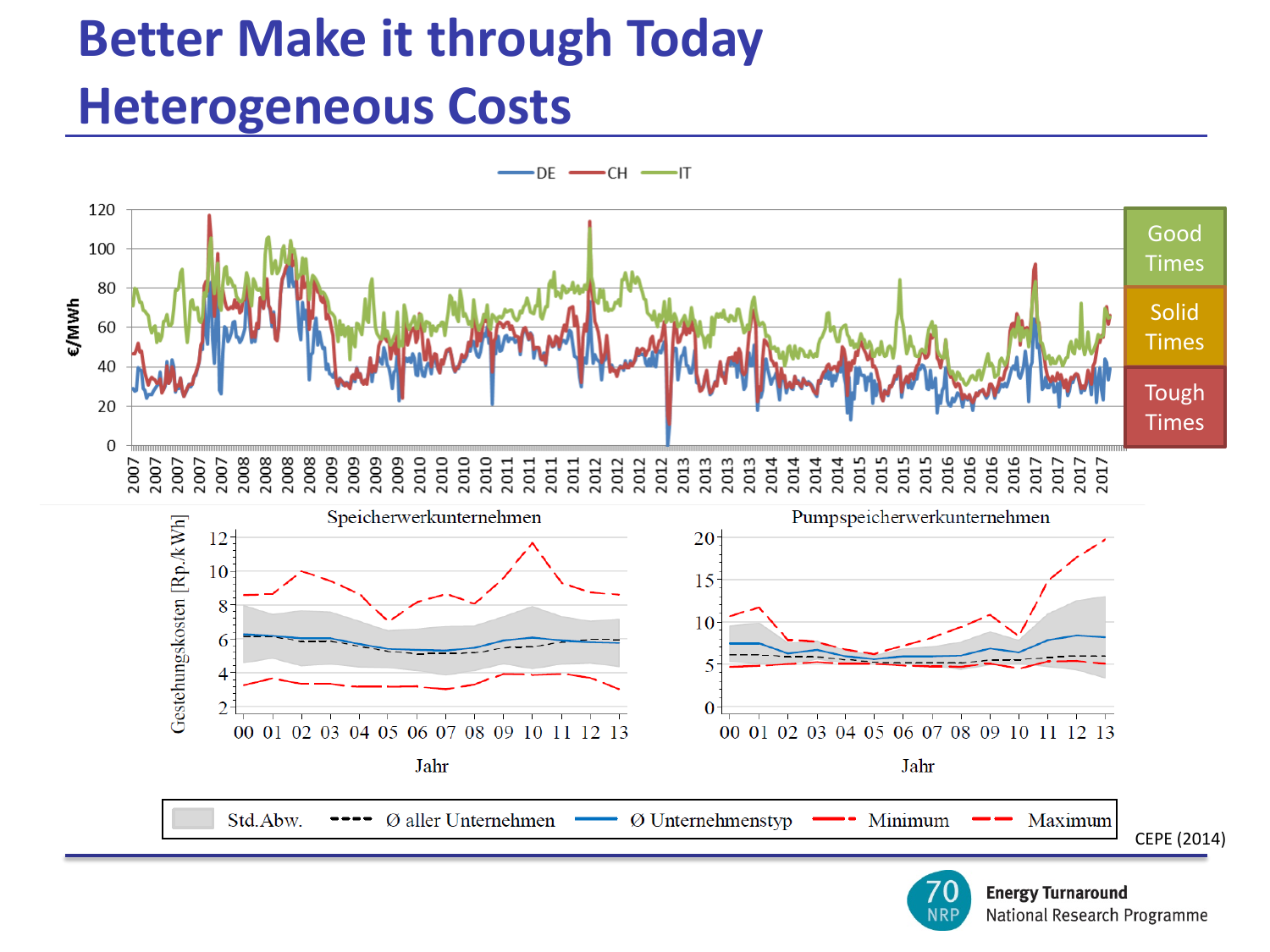## **Tomorrow Never Knows: High Uncertainty**



#### **Revenue Option: Balancing Markets**



|                                  | <b>Spot</b> | <b>Asset Based</b><br><b>Trading</b> | <b>Total</b> | <b>Revenue</b>              |
|----------------------------------|-------------|--------------------------------------|--------------|-----------------------------|
| 11/12                            | 7.83        | 2.16                                 | 9.98         | Option:                     |
| 12/13                            | 6.92        | 2.19                                 | 9.11         | <b>Continuous</b>           |
| 13/14                            | 5.91        | 1.83                                 | 7.73         |                             |
| 14/15                            | 5.19        | 1.38                                 | 6.57         | <b>Intraday</b>             |
| 15/16                            | 4.69        | 1.05                                 | 5.73         | Optimization                |
| 16/17                            | 5.18        | 2.12                                 | 7.3          |                             |
| 17/18                            | 5.24        | 1.38                                 | 6.62         |                             |
| 18/19                            | 5.06        | 1.13                                 | 6.18         |                             |
| 19/20                            | 5.02        | 1.1                                  | 6.11         |                             |
| 20/21                            | 5.07        | 1.18                                 | 6.25         |                             |
| <b>Average</b><br><b>Outlook</b> | 5.1         | 1.2                                  | 6.3          | Rp/kWh<br>ior/cf-HSG (2017) |

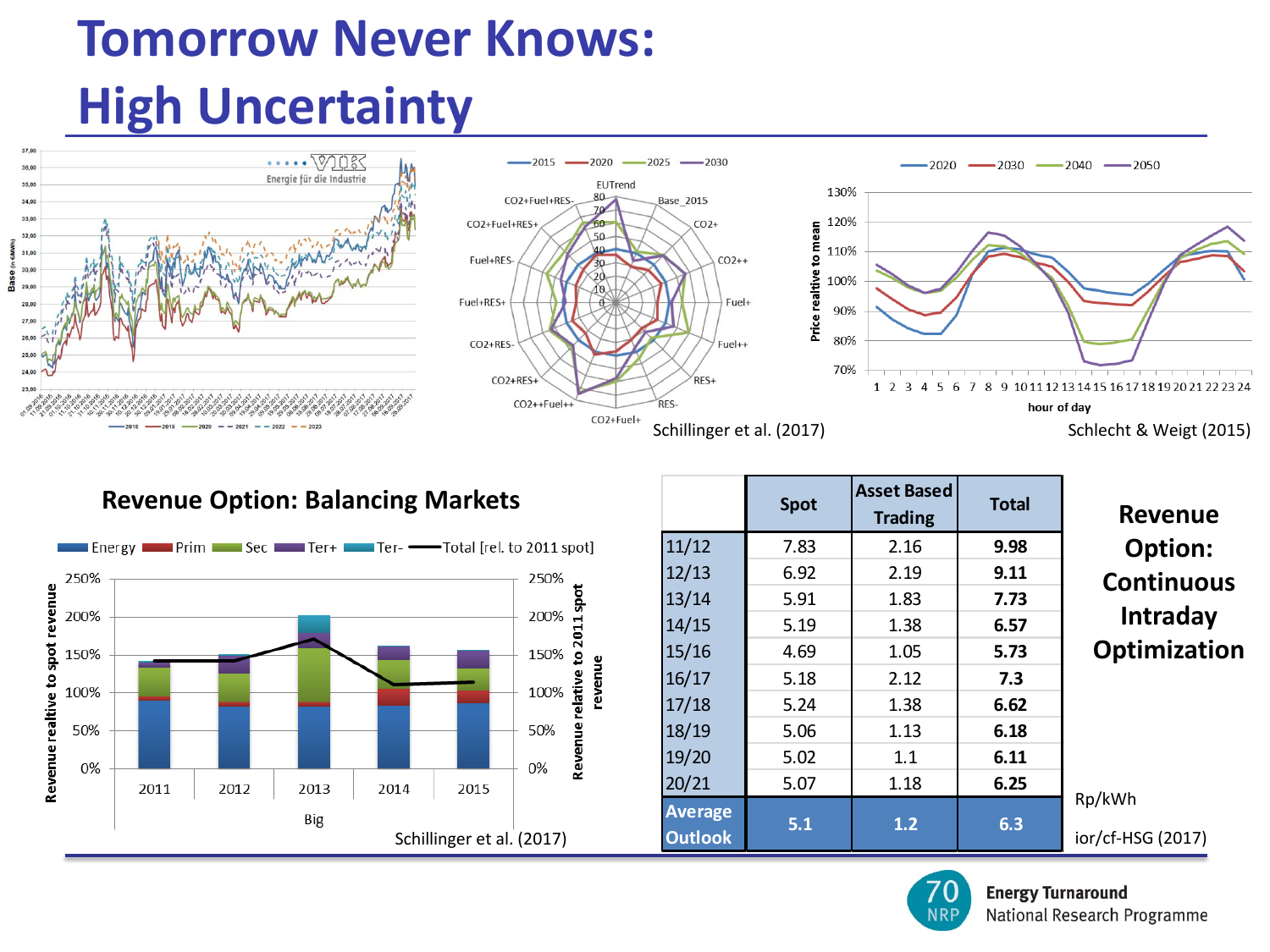# **What's in Store for Me: Competition Arrising**



PSES revenue converges (at a relatively low level) on the European markets



New energy storage technologies are getting competitive

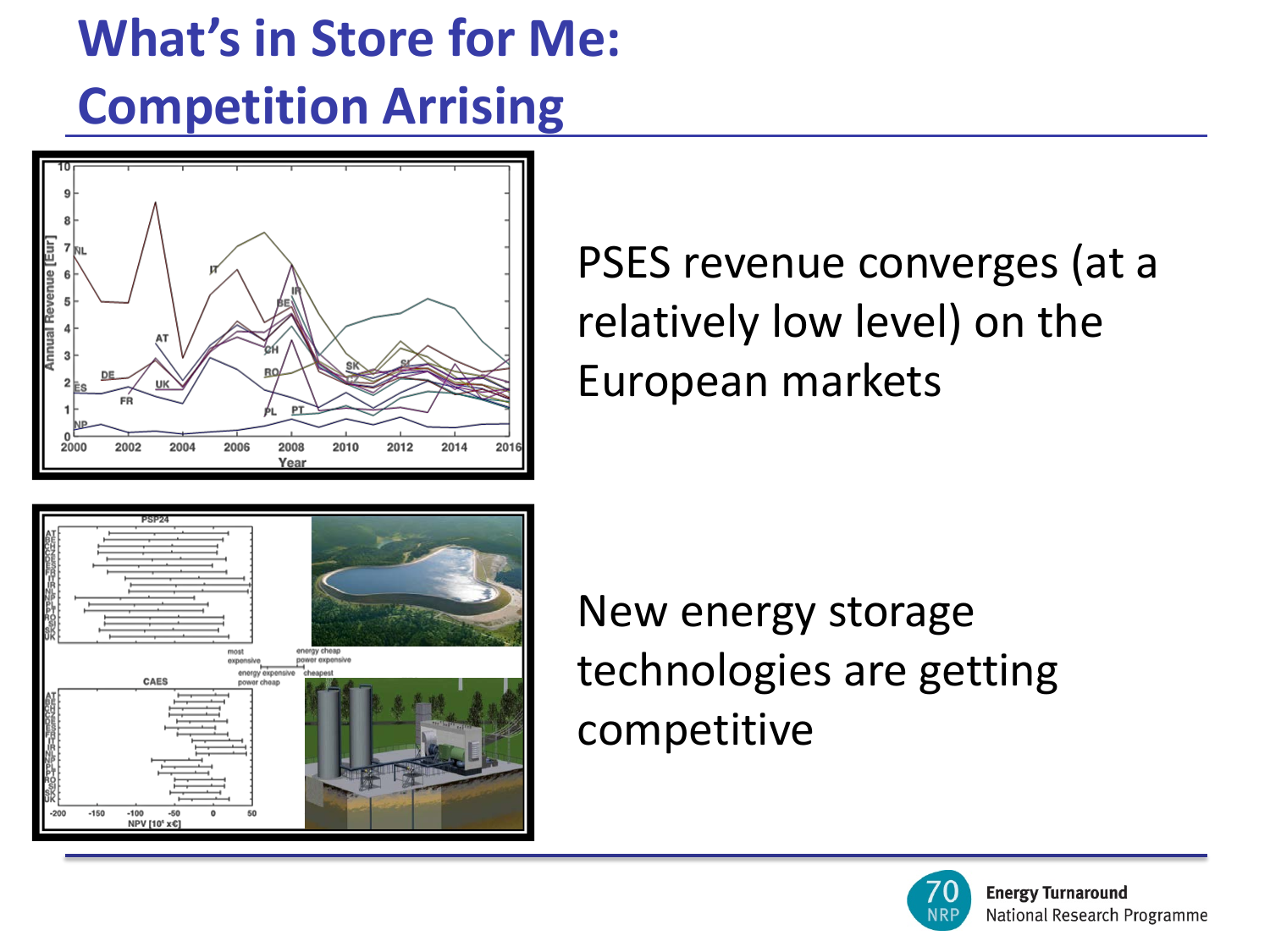## **River Deep – Mountain High: Money Flows**







**NRP** 

Betz et al. (ongoing)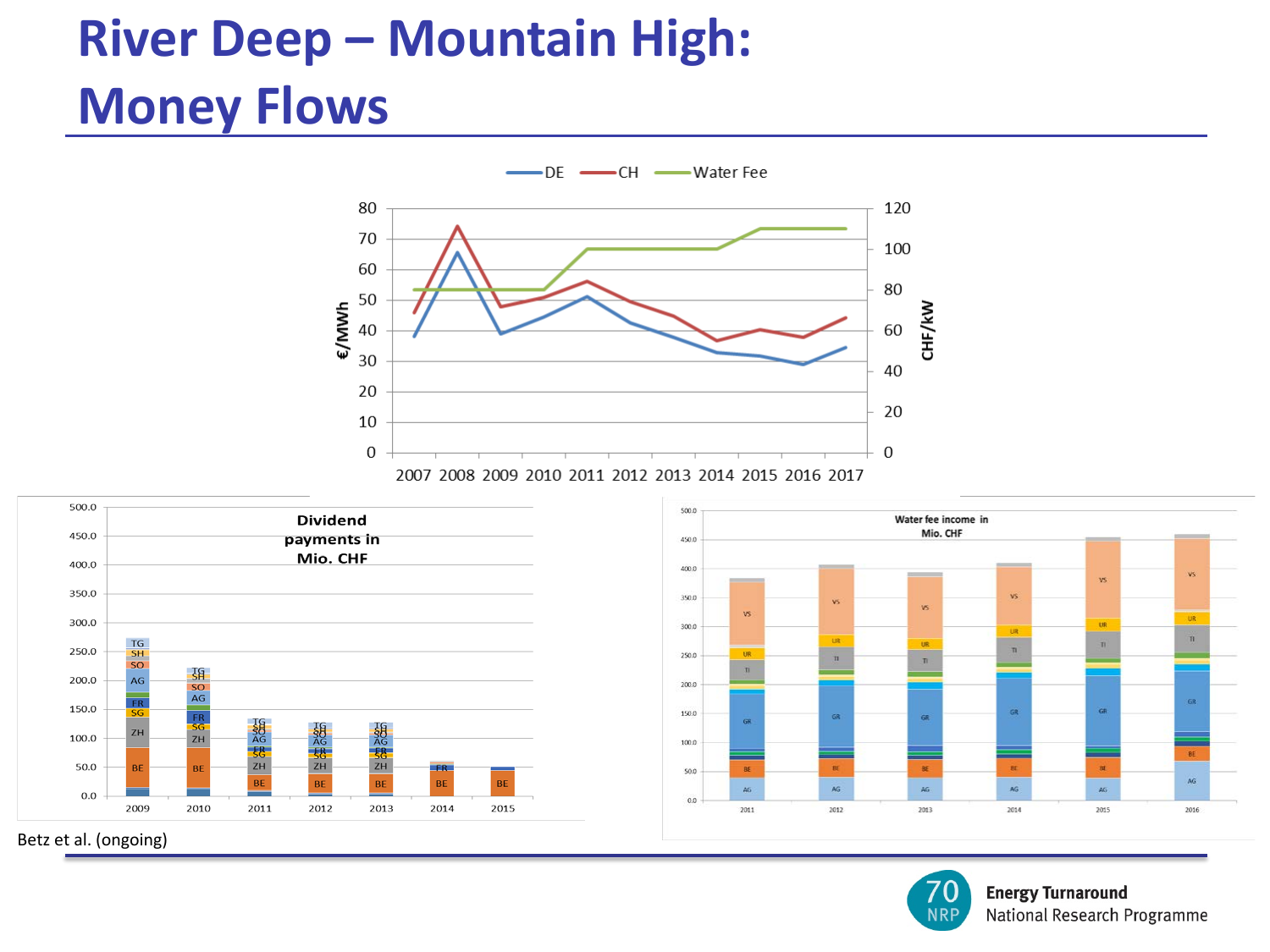| <b>Total value of hydropower</b>    |  |                                          |                                |  |  |  |  |
|-------------------------------------|--|------------------------------------------|--------------------------------|--|--|--|--|
| <b>Private value</b>                |  | <b>External value</b>                    |                                |  |  |  |  |
| Total net revenues (resource rents) |  |                                          |                                |  |  |  |  |
| <b>Profits</b>                      |  | Water fees and taxes                     |                                |  |  |  |  |
| <b>Dividends</b><br>Reinvestment    |  |                                          |                                |  |  |  |  |
| "Externalities"                     |  |                                          |                                |  |  |  |  |
| Changes of                          |  | <b>Salaries paid</b>                     |                                |  |  |  |  |
| reputation capital                  |  | Socially<br>valued<br>contribution<br>to | <b>Macroeconomic stability</b> |  |  |  |  |
|                                     |  |                                          | Social capital                 |  |  |  |  |
|                                     |  |                                          | <b>Environmental capital</b>   |  |  |  |  |

Hediger (2017)